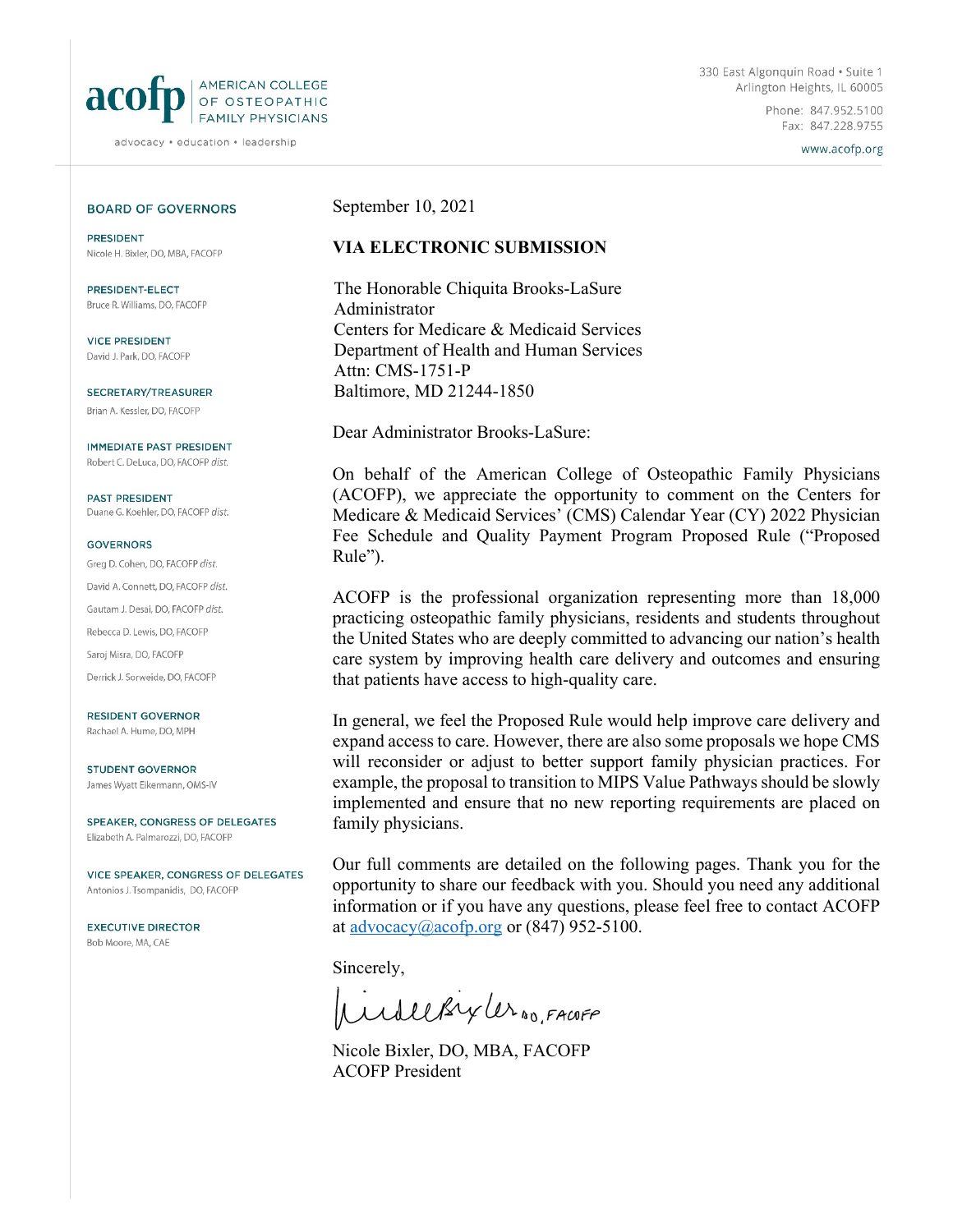# **1. Comments to Proposed Changes to the Physician Fee Schedule**

# Extending Category 3 Telehealth Services Through CY 2023

CMS has added 135 new services to the Medicare telehealth list that are available during the COVID-19 public health emergency (PHE) on a Category 3 basis. CMS describes Category 3 services as those that are temporarily available during the PHE and are likely to have a clinical benefit when furnished via telehealth, but there is not yet sufficient evidence to permanently add such services to the Medicare telehealth list. Currently, Category 3 services will be removed from the list after the PHE ends.

CMS is proposing to revise the timeframe for the availability of services added on a Category 3 basis. Specifically, CMS is proposing to retain all Category 3 Medicare telehealth services through CY 2023. CMS hopes this proposal would provide stakeholders sufficient time to collect information regarding utilization of these services and provide stakeholders time to develop evidence to support the permanent addition of these services to the Medicare telehealth list.

According to the U.S. Department of Health and Human Services, primary care telehealth utilization increased by 350 percent during April 2020, largely due to CMS's telehealth regulatory flexibilities and expanding the available telehealth services.<sup>[1](#page-1-0)</sup> These regulatory changes have been critical to ensuring that seniors and other vulnerable populations have access to care during the COVID-19 pandemic and remain necessary as providers respond to the delta variant. Family physicians are also finding that telehealth is a critical tool for treating patients with long-lasting health conditions from COVID-19 ("long-haulers") and those with chronic conditions that are at risk of serious complications from COVID-19.

ACOFP supports CMS's proposal to include Category 3 services on the Medicare telehealth list through CY 2023. This will provide stakeholders with sufficient time to gather data and determine which services should be added to the list on a permanent basis. Additionally, it will provide certainty for patients and providers that they can continue to furnish and receive Category 3 telehealth services through 2023.

For future rulemaking, CMS should consider expanding access to audio-only telehealth services. We understand the Proposed Rule would implement the Consolidated Appropriations Act, 2021 (CAA) to permanently allow audio-only telehealth for mental health services. CMS should consider making available on a permanent basis primary care services delivered via audio-only technology and ensure that such services are reimbursed at the same rate as face-to-face encounters.

# Split (or shared) E/M Visits

CMS is proposing to make several changes to their policies on evaluation and management (E/M) split (or shared) visits. These visits occur when a physician and non-physician practitioner (NPP) each personally perform a portion of an E/M visit. In particular, CMS is proposing that the practitioner who provides the substantive portion of the visit (more than half of the total time spent) would bill for the visit.

While we recognize using time to determine the substantive portion of an E/M split (or shared) visit would provide a clear rule for CMS and providers to follow, we urge CMS to allow for medical decision-making (MDM) to be available for a provider when determining the "substantive portion" of an E/M visit. In certain visits, MDM may be the most critical component of the care delivered during the visit. In these instances, the billing practitioner should have the option of selecting either MDM or time when determining the substantive portion of a visit.

<span id="page-1-0"></span><sup>1</sup> *Medicare Beneficiary Use of Telehealth Visits: Early Data from the Start of the COVID-19 Pandemic*. Pg. 5. July 28, 2020. Accessible here: [https://aspe.hhs.gov/sites/default/files/migrated\\_legacy\\_files//198331/hp-issue-brief-medicare-telehealth.pdf](https://aspe.hhs.gov/sites/default/files/migrated_legacy_files/198331/hp-issue-brief-medicare-telehealth.pdf)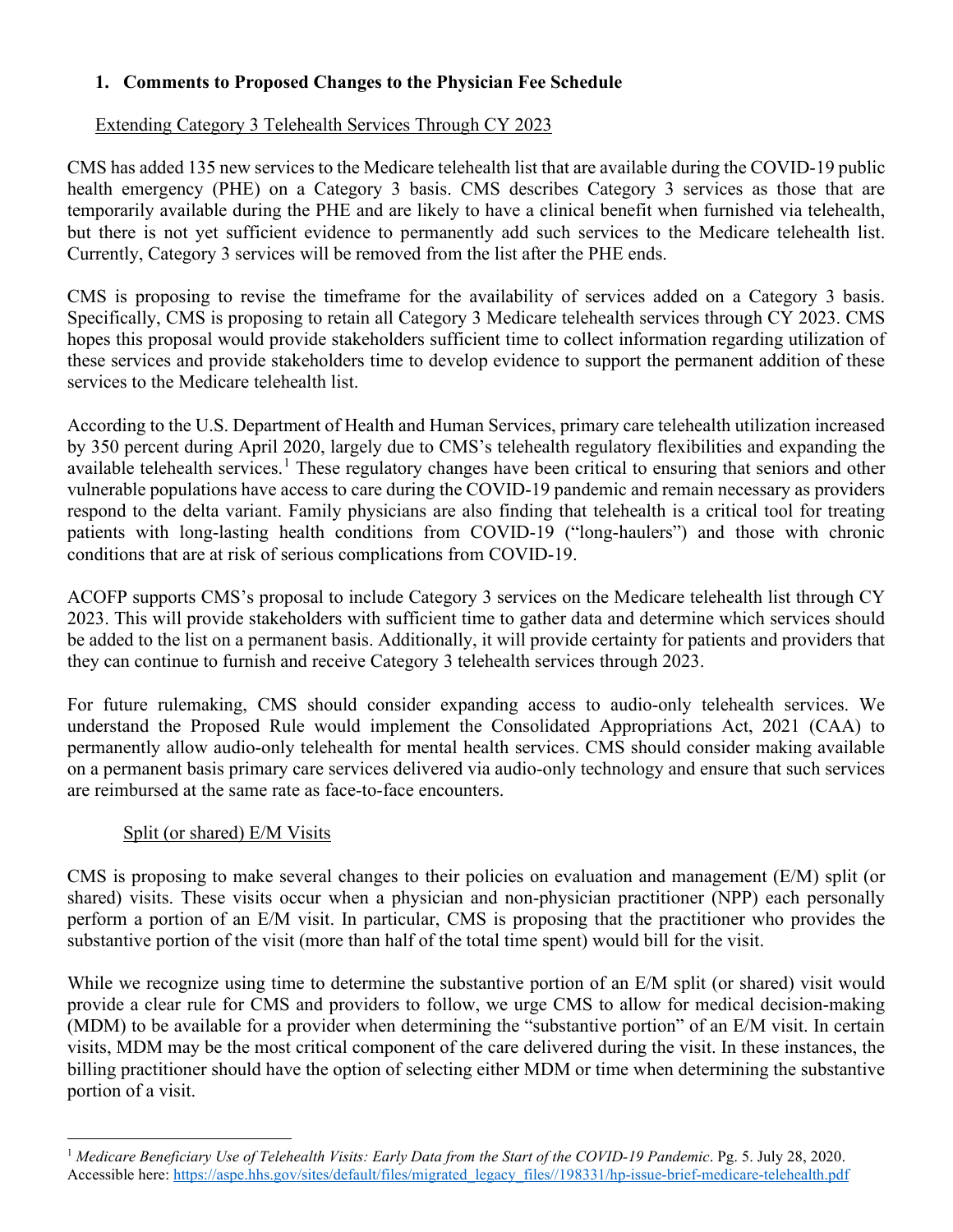We also note that CMS sub-regulatory guidance allowed providers to use MDM to determine the substantive portion of an E/M split (or shared) visit until it was withdrawn due to a technical interpretation of the law.<sup>[2](#page-2-0)</sup> CMS should continue to allow MDM to ensure certainty in its billing procedures and avoid practice disruptions.

### Primary Care Exception for Teaching Physicians

CMS is proposing to clarify that teaching physicians can use time to determine an E/M visit level, but when a teaching physician is not present—per the primary care exception—only MDM can be used to select a level. Currently, the list of services that fall under the primary care exception contain all of the office/outpatient E/M visit levels. When the COVID-19 PHE ends, levels four and five E/M visits will no longer be included under the primary care exception. CMS is proposing to use only MDM to select an E/M level under the primary care exception to guard against the excessive billing of high-level E/M services by residents.

We recommend allowing the teaching physician to be able to use either time or MDM under the primary care exception. Based on our experience, teaching physicians are closely monitoring residents and are not abusing the primary care exception to access a higher-level E/M visit. By allowing the use of time, CMS would be continuing to provide flexibility for the teaching physician during the COVID-19 PHE. Also, using only MDM—as proposed by CMS—may create incentives for physicians to quickly move residents from patient to patient rather than furnishing the appropriate clinical care.

### Vaccine Administration Request for Information

Since 2015, Medicare payment rates for physicians and mass immunizers for administering certain preventative vaccines (flu, pneumonia and Hepatitis B) have decreased by nearly [3](#page-2-1)0 percent<sup>3</sup> while, at the same time, studies have found that vaccines are one of the most cost-effective healthcare interventions.<sup>[4](#page-2-2)</sup> This is especially pronounced as the COVID-19 vaccines have demonstrated incredible efficacy. The Centers for Disease Control and Prevention (CDC) recently found that 96 percent of fully vaccinated (Pfizer-BioNTech and Moderna) adults aged  $65-74$  $65-74$  $65-74$  avoided hospitalization after contracting COVID-19.<sup>5</sup> The data is clear that vaccines are incredibly important to public health and very cost effective, yet CMS has consistently reduced payment rates.

In recognition of low vaccine administration payment rates, CMS is requesting feedback on various questions and issues related to vaccine payment. CMS is especially interested in understanding the costs (e.g., labor or resources used) associated with furnishing Medicare Part B-covered preventative vaccines, as well as suggestions for policy changes to improve vaccine payment. In response to these requests, we highlight family physician-focused costs and considerations that are associated with vaccine administration and how primary care providers are key to improving vaccination efforts and, therefore, worth additional investment from CMS.

There are many costs associated with furnishing vaccine services that are shouldered by family physicians. For each vaccine administration, there are costs associated with documenting the vaccine services in the electronic health record (EHR) system, storing the vaccine, administering the vaccine, verifying the procedure and billing the procedure. As for COVID-19 vaccines, the costs associated with storage are even greater given

<span id="page-2-0"></span><sup>&</sup>lt;sup>2</sup> Medicare Program; CY 2022 Payment Policies Under the Physician Fee Schedule and Other Changes to Part B Payment Policies; Medicare Shared Savings Program Requirements; Provider Enrollment Regulation Updates; Provider and Supplier Prepayment and Post-Payment Medical Review Requirements. 86 Fed. Reg. 39204-39205 (July 23, 2021)<br> $3$  Id. at 39221

<span id="page-2-2"></span><span id="page-2-1"></span><sup>&</sup>lt;sup>4</sup> Vanessa Remy, et. Al., Vaccination: the Cornerstone of an Efficient Healthcare System. J Mark Access Health Policy. (August 2015). Available here: https://www.ncbi.nlm.nih.gov/pmc/articles/PMC4802703/<br><sup>5</sup> Effectiveness of COVID-19 Vaccines in Preventing Hospitalization Among Adults Aged >65 years – COVID-NET, 13 states,

<span id="page-2-3"></span>February – April 2021. (August 2021). Available here:

[https://www.cdc.gov/mmwr/volumes/70/wr/mm7032e3.htm?s\\_cid=mm7032e3\\_w](https://www.cdc.gov/mmwr/volumes/70/wr/mm7032e3.htm?s_cid=mm7032e3_w)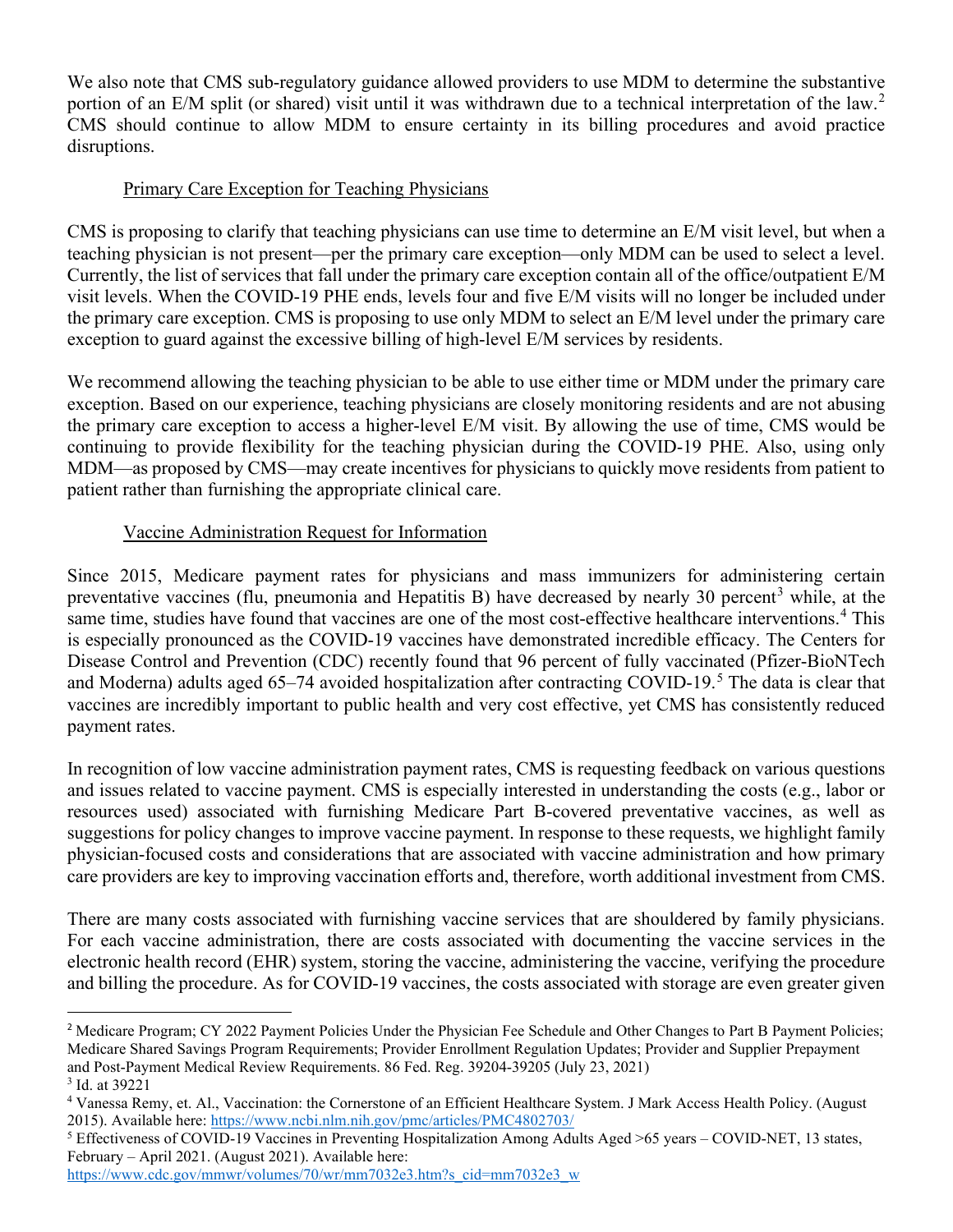that most authorized or approved products require cold storage. Furthermore, family physicians are required to not only input the vaccination in the EHR but are also required to report to state vaccine registries. Lastly, patients are required to sequester for 15 minutes to ensure there are no side effects. This takes up space that could otherwise be used for providing care to other patients.

The costs and reporting requirements associated with vaccine administration create a financial disincentive for family physicians to provide them to their patients. For example, family physicians spend \$17 on each vaccine administration<sup>[6](#page-3-0)</sup> while Medicare's average physician reimbursement rate is approximately \$16.<sup>[7](#page-3-1)</sup> Small, solo, and independent family practices already operate on tight margins and do not have the same resources as hospitals or large physician practices to absorb losses from vaccine administrations. Furthermore, many family physician practices have limited—if any—administrative staff, but are required to meet numerous reporting requirements across CMS programs, as well as state vaccine reporting requirements. While large pharmacies or provider organizations may have the administrative resources to meet these reporting requirements, they are difficult for family physician practices given limited resources.

We also note that family physicians are key to helping address COVID-19 vaccine hesitancy. Studies are showing that although American adults are eligible for a COVID-19 vaccine, many are not getting it due to vaccine hesitancy.[8](#page-3-2) However, 15 percent of unvaccinated individuals indicated they would be more likely to receive the vaccine if recommended by their provider.<sup>[9](#page-3-3)</sup> We believe this is because providers, particularly family physicians, have close relationships with their patients, positioning them to serve as a trusted resource of information on COVID-19 vaccines.

As CMS considers new payment methodologies for vaccine administration, we urge CMS to develop a payment rate that incorporates the costs described above associated with furnishing vaccine services. An appropriate payment rate should at a minimum ensure family physicians are made whole. Family physicians should not experience a financial loss from providing vaccine services to beneficiaries. CMS should consider basing vaccine payment rates on average commercial rates or setting the payment rate based on the 2015 Medicare rate, adjusted for inflation up to 2022, and provide an incremental increase for each subsequent year. Additionally, CMS should prioritize physician-administered vaccines since family physicians are a powerful tool in addressing vaccine hesitancy.

# Opioid Treatment Program (OTP) Payment Policy

CMS is proposing to allow OTPs to furnish counseling and therapy services via audio-only interaction after the COVID-19 PHE when audio/video communication is not available to the beneficiary. CMS also proposes the requirement of OTPs to use a claim modifier when furnishing additional services via audio-only technology and provide a rationale for why audio-only was used in the medical record.

ACOFP supports the use of audio-only technology, especially for beneficiaries that do not have access to broadband or audio/visual technology. Therefore, ACOFP is in support of this proposal. This proposal will ensure OTPs can reach rural or urban beneficiaries that do not have access to broadband or audio/visual

<span id="page-3-0"></span><sup>6</sup> Yarnoff, Benjamin. Estimating the Costs and Income of Providing Vaccination to Adults and Children. Medical Care. (June 2019). Available here: [https://journals.lww.com/lww-](https://journals.lww.com/lww-medicalcare/Abstract/2019/06000/Estimating_the_Costs_and_Income_of_Providing.5.aspx)

[medicalcare/Abstract/2019/06000/Estimating\\_the\\_Costs\\_and\\_Income\\_of\\_Providing.5.aspx](https://journals.lww.com/lww-medicalcare/Abstract/2019/06000/Estimating_the_Costs_and_Income_of_Providing.5.aspx) (Does not include costs associated with COVID-19 vaccines).<br><sup>7</sup> Medicare Program; CY 2022 Payment Policies Under the Physician Fee Schedule and Other Changes to Part B Payment Policies;

<span id="page-3-1"></span>Medicare Shared Savings Program Requirements; Provider Enrollment Regulation Updates; Provider and Supplier Prepayment and Post-Payment Medical Review Requirements. 86 Fed. Reg. 39222 (July 23, 2021)

<span id="page-3-3"></span><span id="page-3-2"></span><sup>8</sup> Scott Ratzan, M.D., M.P.A., et al. Missing the Point – How Primary Care Can Overcome COVID-19 Vaccine "Hesitancy." May 5, 2021. Available at:<https://www.nejm.org/doi/full/10.1056/NEJMp2106137>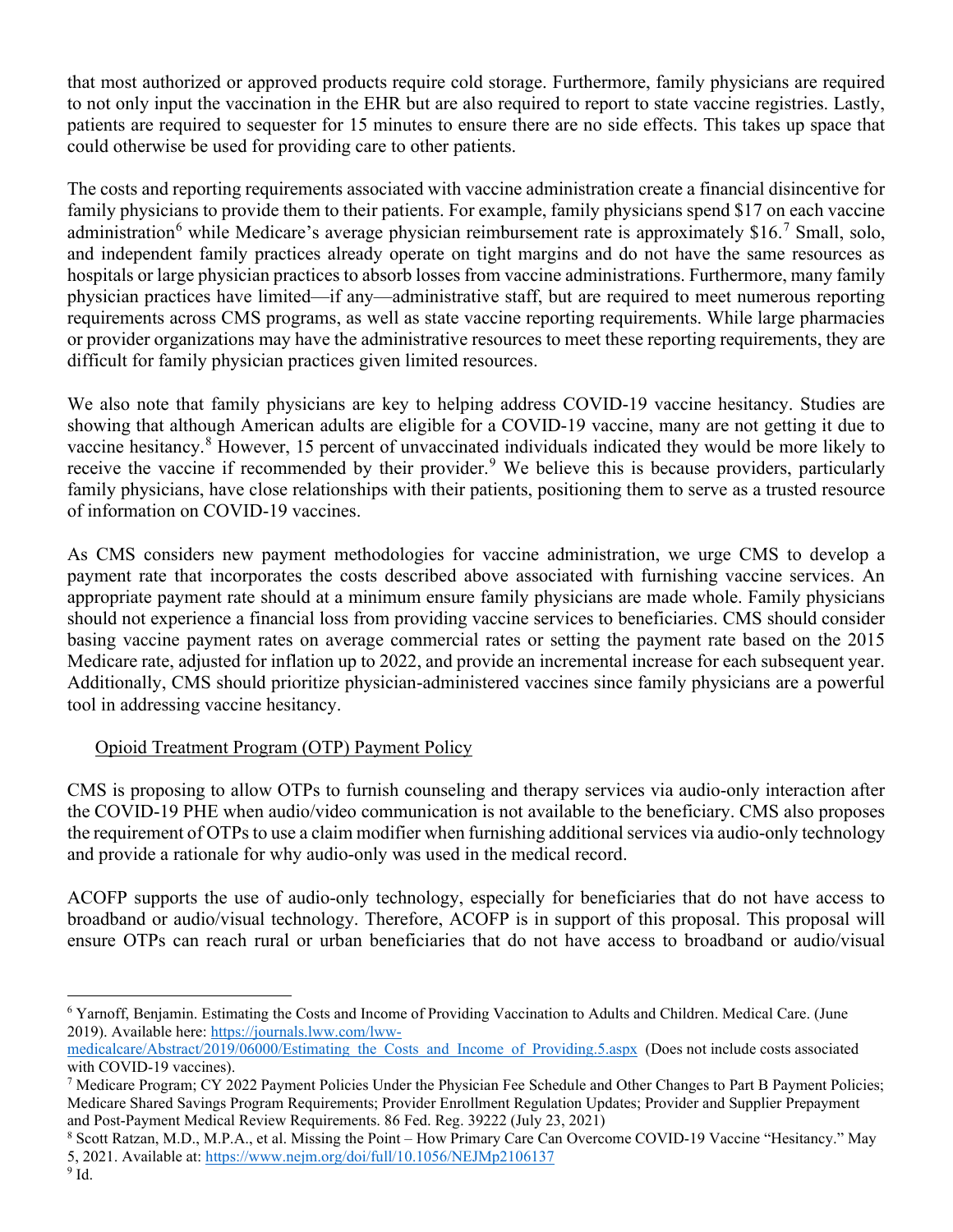technology. This also will help maintain or improve access for many beneficiaries struggling with opioid use disorder.

### Drug Enforcement Agency (DEA) Enrollment Proposal

CMS has existing authority to deny a physician's Medicare enrollment if his or her DEA certificate of registration to dispense controlled substances is currently suspended or revoked. CMS is proposing to expand these authorities to include situations where the physician surrenders his or her DEA certificate to an order to show cause (i.e., at the initiation of a formal proceeding to revoke or deny certification).

Unfortunately, some physicians have inappropriately prescribed opioid prescription drugs, which has contributed to the ongoing opioid epidemic. Abusive opioid prescribing behavior by physicians is inexcusable, and ACOFP believes CMS should use whatever tools necessary to punish these physicians. However, we also recognize that prescription opioids have a clinical benefit for patients suffering from chronic pain or other health conditions. CMS must always balance the need to discourage dangerous prescribing behavior with ensuring patients have access to needed medication.

If this proposal is finalized, we urge CMS to carefully consider the facts of each case before denying a provider's Medicare enrollment. There could be reasons for a physician to surrender his or her DEA certificate prior to an order to show cause that may not merit a denial. Overall, we want to ensure that CMS is not disenrolling innocent physicians to the detriment of beneficiaries.

#### Exempting COVID-19 Vaccines from Certain Self-Referral Rules

Currently, COVID-19 vaccines are not considered "designated health services" (DHS) for purposes of the physician self-referral law (also known as the Stark Law) but would be considered DHS if Medicare begins to pay for COVID-19 vaccines, unless an exception could apply. CMS is proposing to amend an exception to the self-referral law to ensure COVID-19 vaccines could fall under the exception if certain conditions are met. Specifically, CMS is amending regulations to state that a "mandatory frequency limit"<sup>[10](#page-4-0)</sup> does not apply to a COVID-19 vaccine code during the time period that the vaccine is not subjected to a CMS-mandated frequency limit. In the Proposed Rule, CMS stated that expanding the exception would not pose a risk of program or patient abuse.

ACOFP agrees with CMS and is in support of this proposal. We do not foresee a significant risk to the Medicare program or patients by allowing COVID-19 vaccines to fall under the exception. Rather, we believe that this proposal would allow physicians to make referrals for vaccines without fear of violating the Stark Law and would more likely increase access to vaccines.

#### Health Equity Request for Information

The COVID-19 pandemic has underscored existing health disparities in the American health care system. Studies are showing that health and social factors between different racial and ethnic groups may increase risk of severe illness or death from COVID-19.[11](#page-4-1) Health disparities are not limited to COVID-19. Studies show health disparities among racial and ethnic minorities for heart disease, maternal mortality, obesity and other

<span id="page-4-0"></span><sup>&</sup>lt;sup>10</sup> Frequency limits determine the maximum number of times that Medicare will pay for a service for a particular beneficiary during a specific time period.

<span id="page-4-1"></span><sup>&</sup>lt;sup>11</sup> Risk of Severe Illness or Death from COVID-19: Racial and Ethnic Health Disparities. CDC. December 10, 2020. Available here[: https://www.cdc.gov/coronavirus/2019-ncov/community/health-equity/racial-ethnic-disparities/disparities-illness.html#ref7](https://www.cdc.gov/coronavirus/2019-ncov/community/health-equity/racial-ethnic-disparities/disparities-illness.html#ref7)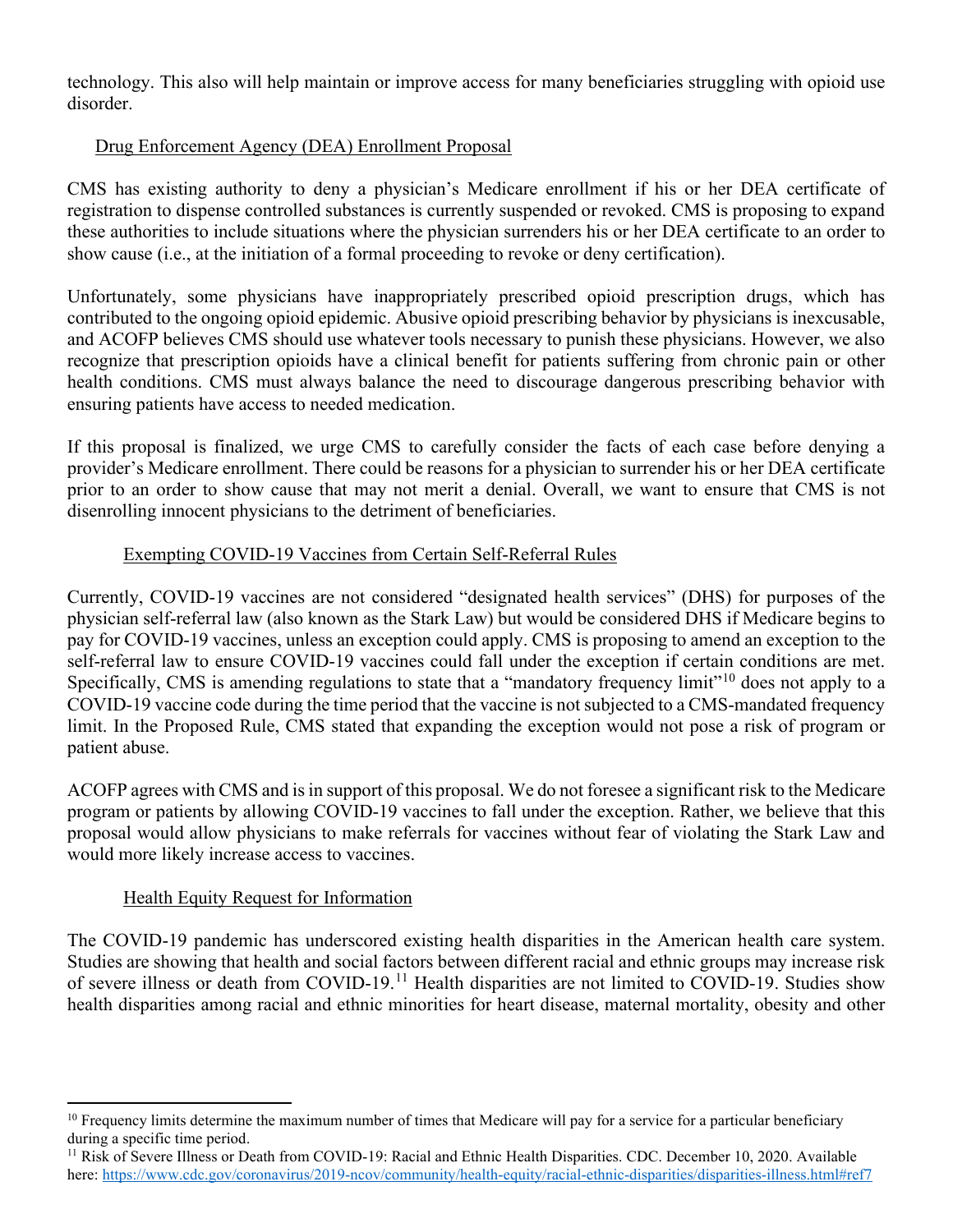conditions.[12](#page-5-0) Some studies have shown that racial and ethnic minorities are less likely to receive preventative care, which may be due to discrimination in health care settings.<sup>[13](#page-5-1)</sup>

To help address health inequities, CMS is seeking feedback on ways it can improve data collection to measure and analyze disparities across its programs and policies. ACOFP applauds CMS's efforts to address health disparities. As an organization, we are committed to ensuring all patients—regardless of their race, religion, sex or sexual identity—have access to high-quality care and are free from discrimination.

While ACOFP strongly supports addressing racial and ethnic disparities, we urge CMS to develop meaningful data collection policies that do not overburden health care professionals. Providers should not be shouldered with burdensome reporting requirements that make it difficult to furnish care for patients. Instead, CMS should develop data collection policies that have a clear use and can be easily incorporated into physician practice workflow.

# **2. Comments to the Proposed Changes to the Quality Payment Program**

#### MIPS Value Pathways Transition

CMS is planning to transition away from the Merit-based Incentive Payment System (MIPS) to MIPS Value Pathways (MVPs) in order to "improve value, reduce burden, inform patient choice in selecting clinicians and facilitate movement into Advanced Payment Models."<sup>[14](#page-5-2)</sup> MVPs are designed to focus on a specific condition or specialty. In the Proposed Rule, CMS is proposing an initial set of MVPs that will be available for reporting in CY 2023, including an MVP that is relevant for family physicians. The agency intends to propose additional MVPs to cover more specialties and conditions over the coming years. CMS is also considering sunsetting traditional MIPS by 2027, and beginning in 2028, CMS is proposing that MVP reporting would be mandatory.

We are encouraged that CMS is committed to improve provider and patient experience in the Medicare program. As the agency is aware, physicians have been frustrated with the MIPS program. Many ACOFP members have found the program overly burdensome, confusing and not linked to patient care.

Small, solo and independent family physician practices have been particularly frustrated with the program since they have limited resources to meet the many requirements of MIPS. Family physicians have also been forced to make significant practice changes and investments in EHR systems to ensure they are complying with the MIPS program. Our members have also spent considerable time keeping up with annual updates and policy changes since the program was implemented.

We appreciate the slow transition away from MIPS to MVPs. This will help physicians develop a familiarity with the program. We are also encouraged that physicians will be able to report on MVPs as early as 2023 but are not required to do so. Some physicians may be in a position to begin reporting on MVPs in 2023 and gain experience in the program. However, many family physicians only recently developed familiarity with MIPS and are reluctant to start over with a new program. They are also concerned that MVPs will require updates to

<span id="page-5-1"></span><sup>13</sup> Hostetter, Martha and Klien, Sarah. In Focus: Reducing Racial Disparities in Health Care by Confronting Racism. Commonwealth Fund. Available here: [https://www.commonwealthfund.org/publications/2018/sep/focus-reducing-racial](https://www.commonwealthfund.org/publications/2018/sep/focus-reducing-racial-disparities-health-care-confronting-racism)[disparities-health-care-confronting-racism](https://www.commonwealthfund.org/publications/2018/sep/focus-reducing-racial-disparities-health-care-confronting-racism)

<span id="page-5-0"></span><sup>12</sup> Baciu A, Negussie Y, Geller A, et al., National Academies of Sciences, Engineering, and Medicine; Health and Medicine Division; Board on Population Health and Public Health Practice; Committee on Community-Based Solutions to Promote Health Equity in the United States; Communities in Action: Pathways to Health Equity. Washington (DC): National Academies Press (US); 2017 Jan 11. Available here:<https://www.ncbi.nlm.nih.gov/books/NBK425844/>

<span id="page-5-2"></span><sup>&</sup>lt;sup>14</sup> Medicare Program; CY 2022 Payment Policies Under the Physician Fee Schedule and Other Changes to Part B Payment Policies; Medicare Shared Savings Program Requirements; Provider Enrollment Regulation Updates; Provider and Supplier Prepayment and Post-Payment Medical Review Requirements. 86 Fed. Reg. 39337 (July 23, 2021)